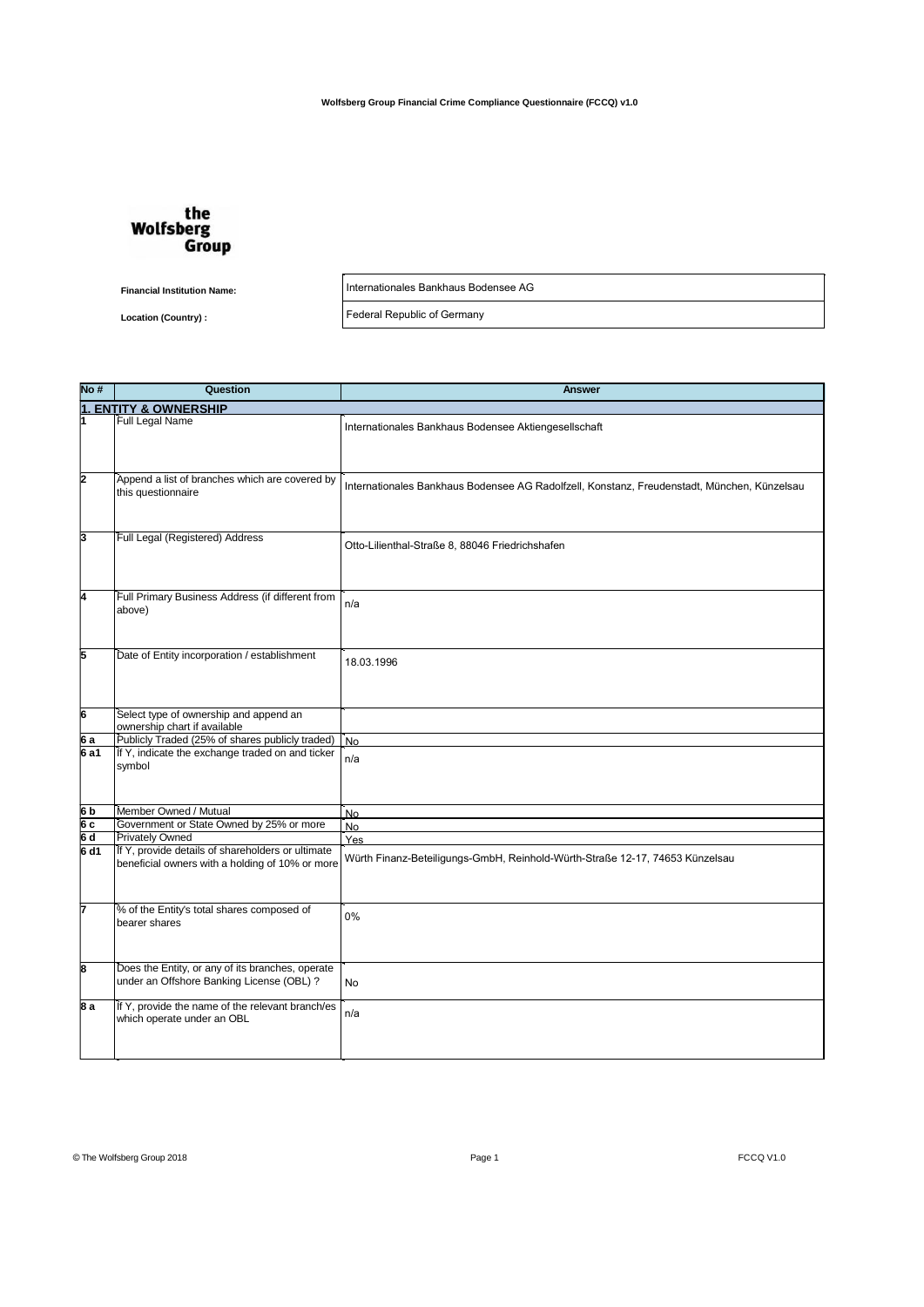|                       | 2. AML, CTF & SANCTIONS PROGRAMME                                            |                |  |
|-----------------------|------------------------------------------------------------------------------|----------------|--|
| 9                     | Does the Entity have a programme that sets                                   |                |  |
|                       | minimum AML, CTF and Sanctions standards                                     |                |  |
|                       | regarding the following components:                                          |                |  |
| 9 a                   | Appointed Officer with sufficient experience /<br>expertise                  | Yes            |  |
| 9 b                   | <b>Cash Reporting</b>                                                        | Yes            |  |
| 9 с                   | CDD                                                                          | Yes            |  |
| 9 d                   | <b>EDD</b>                                                                   | Yes            |  |
| 9е                    | <b>Beneficial Ownership</b>                                                  | Yes            |  |
| 9 f                   | <b>Independent Testing</b>                                                   | Yes            |  |
| l9 g                  | Periodic Review                                                              | Yes            |  |
| 9 <sub>h</sub>        | Policies and Procedures                                                      | Yes            |  |
| 9 i                   | <b>Risk Assessment</b>                                                       |                |  |
|                       | <b>Sanctions</b>                                                             | Yes<br>Yes     |  |
| 9 j                   |                                                                              |                |  |
| 9 k                   | <b>PEP Screening</b><br><b>Adverse Information Screening</b>                 | Yes            |  |
| 9 <sub>1</sub><br>9 m | <b>Suspicious Activity Reporting</b>                                         | Yes            |  |
|                       |                                                                              | <b>Yes</b>     |  |
| 9 n                   | Training and Education                                                       | Yes            |  |
| 9о                    | <b>Transaction Monitoring</b><br>Is the Entity's AML, CTF & Sanctions policy | Yes            |  |
| 10                    | approved at least annually by the Board or                                   | Yes            |  |
|                       | equivalent Senior Management Committee?                                      |                |  |
| 11                    | Does the Entity use third parties to carry out any                           |                |  |
|                       | components of its AML, CTF & Sanctions                                       | <b>No</b>      |  |
|                       | programme?                                                                   |                |  |
| 11a                   | If Y, provide further details                                                |                |  |
|                       |                                                                              |                |  |
|                       |                                                                              |                |  |
|                       |                                                                              |                |  |
|                       |                                                                              |                |  |
|                       | 3. ANTI BRIBERY & CORRUPTION                                                 |                |  |
| 12                    | Has the Entity documented policies and                                       |                |  |
|                       | procedures consistent with applicable ABC                                    |                |  |
|                       | regulations and requirements to [reasonably]                                 | Yes            |  |
|                       | prevent, detect and report bribery and                                       |                |  |
|                       | corruption?                                                                  |                |  |
| 13                    | Does the Entity's internal audit function or other                           |                |  |
|                       | independent third party cover ABC Policies and                               | Yes            |  |
|                       | Procedures?<br>Does the Entity provide mandatory ABC training                |                |  |
| 14                    | to:                                                                          | Yes            |  |
| 14 a                  | Board and Senior Committee Management                                        | Yes            |  |
| 14 b                  | 1st Line of Defence                                                          | Yes            |  |
| 14 c                  | 2nd Line of Defence                                                          | Yes            |  |
| 14 d                  | 3rd Line of Defence                                                          | Yes            |  |
| 14 e                  | 3rd parties to which specific compliance                                     |                |  |
|                       | activities subject to ABC risk have been                                     | Not Applicable |  |
|                       | outsourced                                                                   |                |  |
| 14 f                  | Non-employed workers as appropriate                                          |                |  |
|                       | (contractors / consultants)                                                  | Not Applicable |  |
|                       |                                                                              |                |  |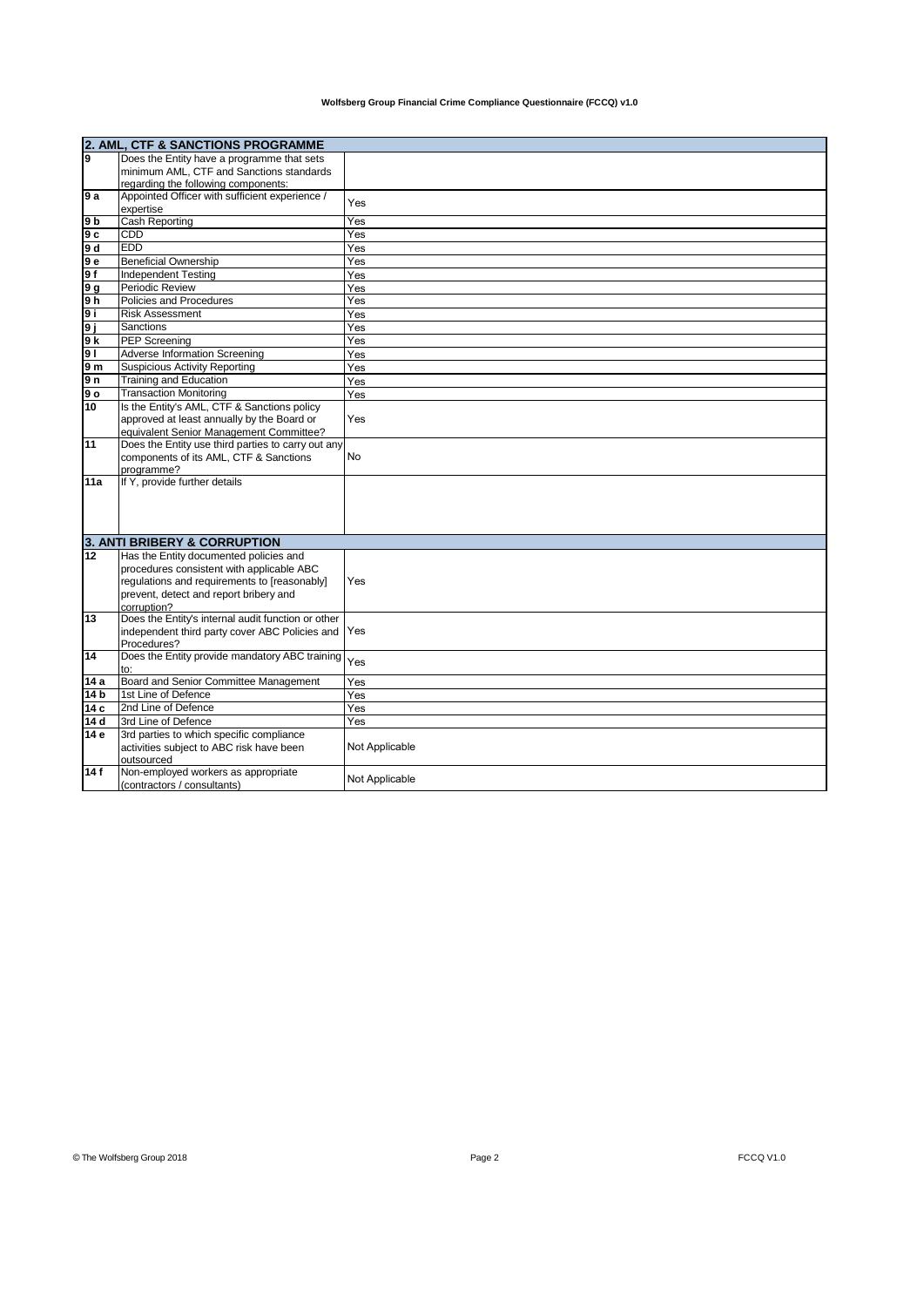|      | <b>4. POLICIES &amp; PROCEDURES</b>                                                                                                                                                   |                 |
|------|---------------------------------------------------------------------------------------------------------------------------------------------------------------------------------------|-----------------|
| 15   | Has the Entity documented policies and                                                                                                                                                |                 |
|      | procedures consistent with applicable AML,                                                                                                                                            |                 |
|      | CTF & Sanctions regulations and requirements                                                                                                                                          |                 |
|      | to reasonably prevent, detect and report:                                                                                                                                             |                 |
| 15a  | Money laundering                                                                                                                                                                      | Yes             |
| 15 b | <b>Terrorist financing</b>                                                                                                                                                            | Yes             |
| 15c  | Sanctions violations                                                                                                                                                                  | Yes             |
| 16   | Does the Entity have policies and procedures<br>that:                                                                                                                                 |                 |
| 16 a | Prohibit the opening and keeping of anonymous<br>and fictitious named accounts                                                                                                        | Yes             |
| 16 b | Prohibit the opening and keeping of accounts<br>for unlicensed banks and / or NBFIs                                                                                                   | Yes             |
| 16 с | Prohibit dealing with other entities that provide<br>banking services to unlicensed banks                                                                                             | Yes             |
| 16 d | Prohibit accounts / relationships with shell<br>banks                                                                                                                                 | Yes             |
| 16 e | Prohibit dealing with another Entity that<br>provides services to shell banks                                                                                                         | Yes             |
| 16 f | Prohibit opening and keeping of accounts for<br>Section 311 designated entities                                                                                                       | Yes             |
| 16 g | Prohibit opening and keeping of accounts for<br>any of unlicensed / unrequlated remittance<br>agents, exchanges houses, casa de cambio,<br>bureaux de change or money transfer agents | Yes             |
| 16h  | Assess the risks of relationships with PEPs,<br>including their family and close associates                                                                                           | Yes             |
| 16 i | Define escalation processes for financial crime<br>risk issues                                                                                                                        | Yes             |
| 16 ј | Specify how potentially suspicious activity<br>identified by employees is to be escalated and<br>investigated                                                                         | Yes             |
| 16 k | Outline the processes regarding screening for<br>sanctions, PEPs and negative media                                                                                                   | Yes             |
| 17   | Has the Entity defined a risk tolerance<br>statement or similar document which defines a<br>risk boundary around their business?                                                      | Yes             |
| 18   | Does the Entity have a record retention<br>procedures that comply with applicable laws?                                                                                               | Yes             |
| 18 a | If Y, what is the retention period?                                                                                                                                                   | 5 years or more |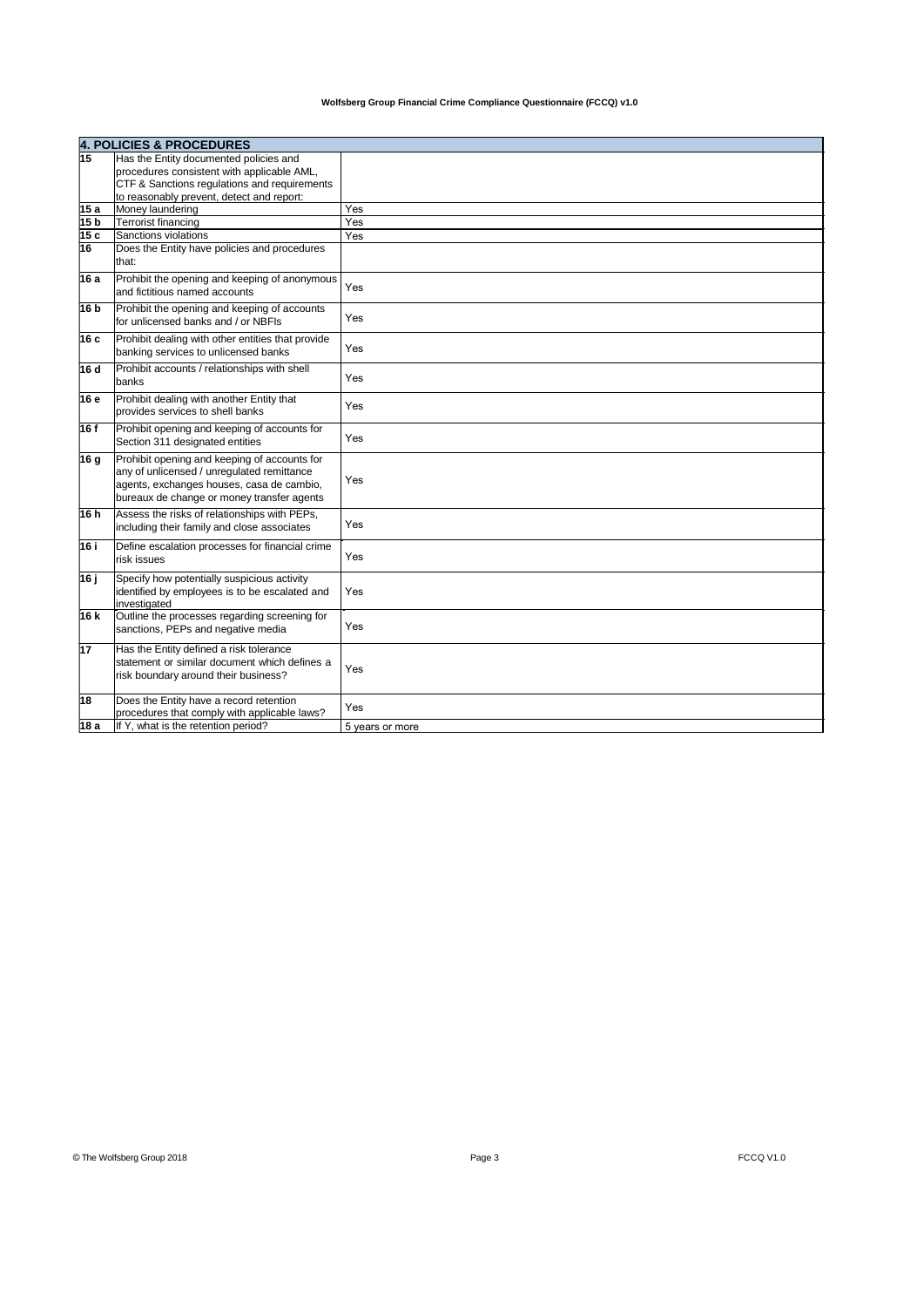|                 | 5. KYC, CDD and EDD                                                                                                                                                                                                    |                                           |  |
|-----------------|------------------------------------------------------------------------------------------------------------------------------------------------------------------------------------------------------------------------|-------------------------------------------|--|
| 19              | Does the Entity verify the identity of the<br>customer?                                                                                                                                                                | Yes                                       |  |
| 20              | Do the Entity's policies and procedures set out<br>when CDD must be completed, e.g. at the time<br>of onboarding or within 30 days                                                                                     | Yes                                       |  |
| 21              | Which of the following does the Entity gather<br>and retain when conducting CDD? Select<br>all that apply:                                                                                                             |                                           |  |
| 21 a            | Ownership structure                                                                                                                                                                                                    | Yes                                       |  |
| 21 b            | Customer identification                                                                                                                                                                                                | Yes                                       |  |
| 21 <sub>c</sub> | <b>Expected activity</b>                                                                                                                                                                                               | Yes                                       |  |
| 21 d            | Nature of business / employment                                                                                                                                                                                        | Yes                                       |  |
| 21 e            | Product usage                                                                                                                                                                                                          | Yes                                       |  |
| 21f             | Purpose and nature of relationship                                                                                                                                                                                     | Yes                                       |  |
| 21 g            | Source of funds                                                                                                                                                                                                        | Yes                                       |  |
| 21h             | Source of wealth                                                                                                                                                                                                       | Yes                                       |  |
| 22              | Are each of the following identified:                                                                                                                                                                                  |                                           |  |
| 22a             | Ultimate beneficial ownership                                                                                                                                                                                          | Yes                                       |  |
| 22 a1           | Are ultimate beneficial owners verified?                                                                                                                                                                               | Yes                                       |  |
| 22 b            | Authorised signatories (where applicable)                                                                                                                                                                              | Yes                                       |  |
| 22 c            | Key controllers                                                                                                                                                                                                        | Yes                                       |  |
| 22 d            | Other relevant parties                                                                                                                                                                                                 | n/a                                       |  |
| 23              | Does the due diligence process result in<br>customers receiving a risk classification?                                                                                                                                 | Yes                                       |  |
| 24              | Does the Entity have a risk based approach to<br>screening customers and connected parties to<br>determine whether they are PEPs, or controlled<br>by PEPs?                                                            | Yes                                       |  |
| 25              | Does the Entity have policies, procedures and<br>processes to review and escalate potential<br>matches from screening customers and<br>connected parties to determine whether they<br>are PEPs, or controlled by PEPs? | Yes                                       |  |
| 26              | Does the Entity have a process to review and<br>update customer information based on:                                                                                                                                  |                                           |  |
| 26 a            | <b>KYC</b> renewal                                                                                                                                                                                                     | Yes                                       |  |
| 26 b            | Trigger event                                                                                                                                                                                                          | Yes                                       |  |
| 27              | From the list below, which categories of<br>customers or industries are subject to EDD and<br>or are restricted, or prohibited by the Entity's<br>FCC programme?                                                       |                                           |  |
| 27 a            | Non-account customers<br>Offshore customers                                                                                                                                                                            | Prohibited                                |  |
| 27 b            |                                                                                                                                                                                                                        | EDD & Restricted on a risk based approach |  |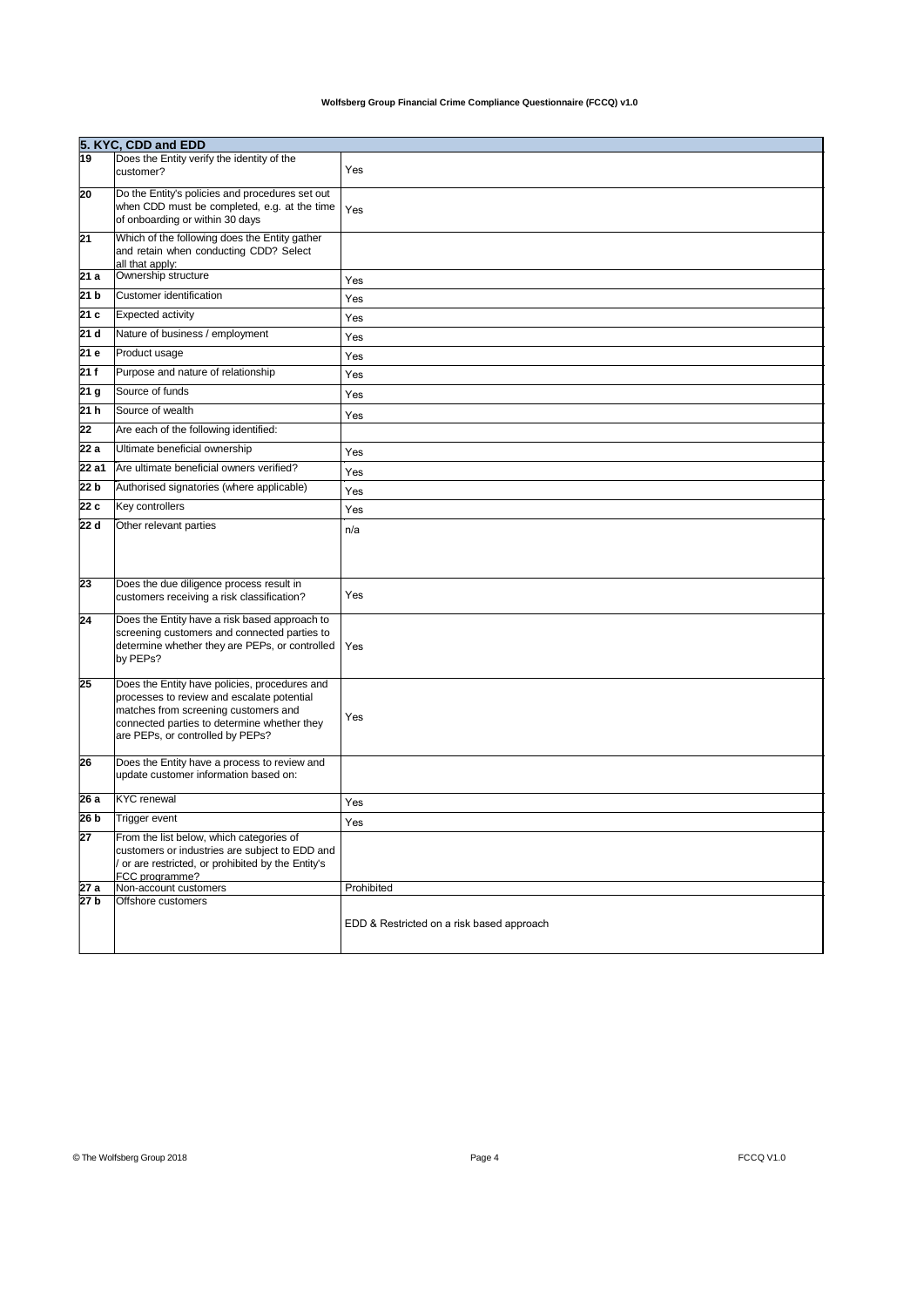| 27c  | Shell banks                                                                                                                                          | Prohibited                                                                                                       |
|------|------------------------------------------------------------------------------------------------------------------------------------------------------|------------------------------------------------------------------------------------------------------------------|
| 27 d | <b>MVTS/ MSB customers</b>                                                                                                                           | EDD & Restricted on a risk based approach                                                                        |
| 27 e | <b>PEPs</b>                                                                                                                                          | EDD on a risk based approach                                                                                     |
| 27f  | <b>PEP Related</b>                                                                                                                                   | EDD on a risk based approach                                                                                     |
| 27 g | <b>PEP Close Associate</b>                                                                                                                           | EDD on a risk based approach                                                                                     |
| 27h  | <b>Correspondent Banks</b>                                                                                                                           | None of the above                                                                                                |
| 27h1 | If EDD or EDD & Restricted, does the EDD<br>assessment contain the elements as set out in<br>the Wolfsberg Correspondent Banking<br>Principles 2014? | Yes                                                                                                              |
| 27 i | Arms, defense, military                                                                                                                              | EDD & Restricted on a risk based approach                                                                        |
| 27 ј | Atomic power                                                                                                                                         | EDD on a risk based approach                                                                                     |
| 27 k | <b>Extractive industries</b>                                                                                                                         | EDD on a risk based approach                                                                                     |
| 27 I | Precious metals and stones                                                                                                                           | EDD on a risk based approach                                                                                     |
| 27 m | Unregulated charities                                                                                                                                | EDD on a risk based approach                                                                                     |
| 27 n | Regulated charities                                                                                                                                  | EDD on a risk based approach                                                                                     |
| 27 o | Red light business / Adult entertainment                                                                                                             | Prohibited                                                                                                       |
| 27 p | Non-Government Organisations                                                                                                                         | EDD on a risk based approach                                                                                     |
| 27 q | Virtual currencies                                                                                                                                   | EDD on a risk based approach                                                                                     |
| 27 r | Marijuana                                                                                                                                            | Prohibited                                                                                                       |
| 27 s | Embassies / Consulates                                                                                                                               | EDD on a risk based approach                                                                                     |
| 27 t | Gambling                                                                                                                                             | EDD on a risk based approach                                                                                     |
| 27 u | Payment Service Provider                                                                                                                             | EDD on a risk based approach                                                                                     |
| 27 v | Other (specify)                                                                                                                                      | n/a                                                                                                              |
| 28   | If restricted, provide details of the<br>restriction                                                                                                 | IBB AG will not engage in business with certain clients within the high risk industries listed as<br>restricted. |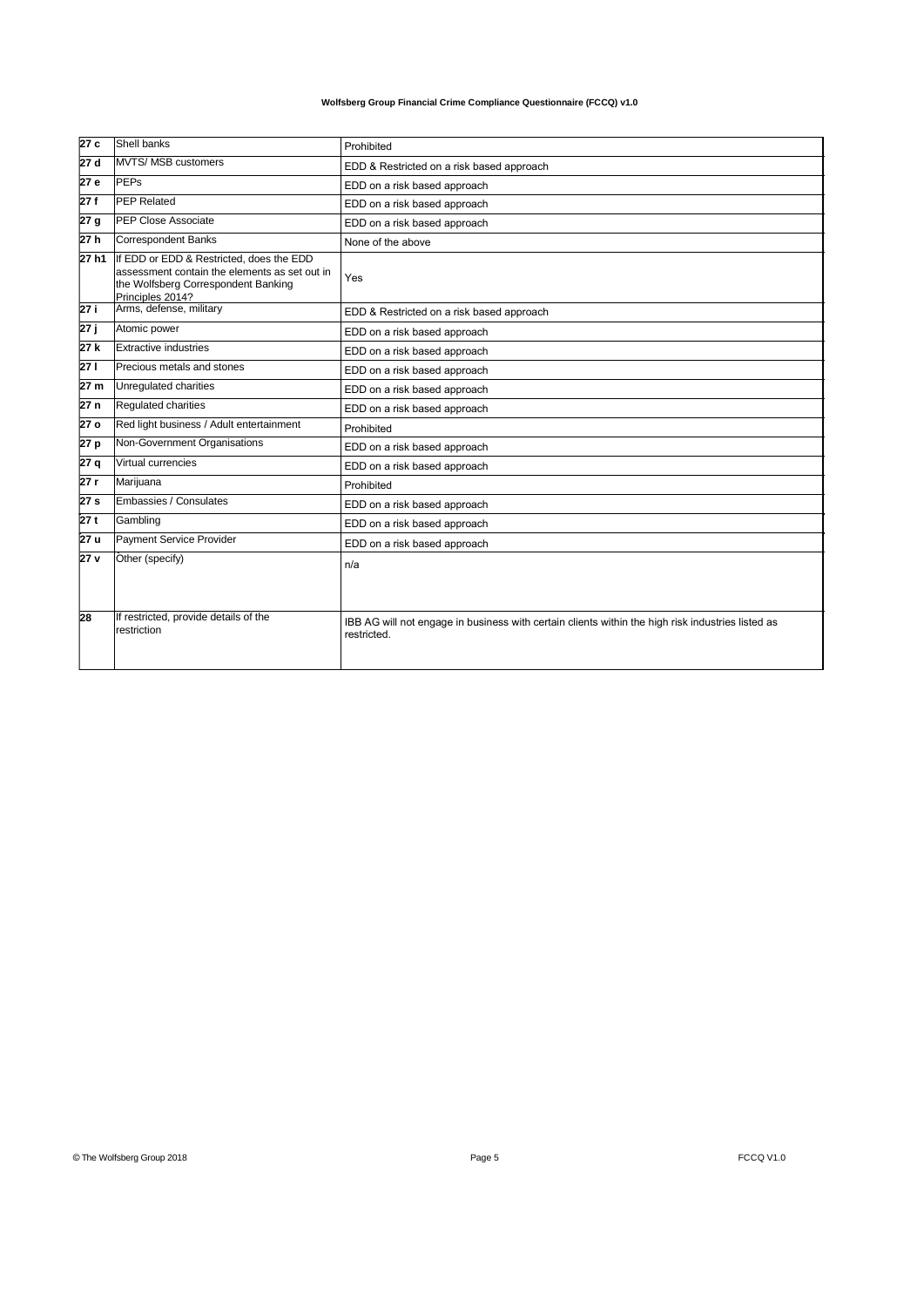|                 | <b>6. MONITORING &amp; REPORTING</b>                                                                                                                               |                                                                                                                                                                                  |  |
|-----------------|--------------------------------------------------------------------------------------------------------------------------------------------------------------------|----------------------------------------------------------------------------------------------------------------------------------------------------------------------------------|--|
| $\overline{29}$ | Does the Entity have risk based policies,<br>procedures and monitoring processes for the<br>identification and reporting of suspicious<br>activity?                | Yes                                                                                                                                                                              |  |
| 30              | What is the method used by the Entity to<br>monitor transactions for suspicious activities?                                                                        |                                                                                                                                                                                  |  |
| 30 a            | Automated                                                                                                                                                          | Yes                                                                                                                                                                              |  |
| 30 b            | Manual                                                                                                                                                             | Yes                                                                                                                                                                              |  |
| 30c             | Combination of automated and manual                                                                                                                                | Yes                                                                                                                                                                              |  |
| 31              | Does the Entity have regulatory requirements to<br>report currency transactions?                                                                                   | Yes                                                                                                                                                                              |  |
| 31 a            | If Y, does the Entity have policies, procedures<br>and processes to comply with currency<br>reporting requirements?                                                | Yes                                                                                                                                                                              |  |
| 32              | Does the Entity have policies, procedures and<br>processes to review and escalate matters<br>arising from the monitoring of customer<br>transactions and activity? | Yes                                                                                                                                                                              |  |
|                 | <b>7. PAYMENT TRANSPARENCY</b>                                                                                                                                     |                                                                                                                                                                                  |  |
| 33              | Does the Entity adhere to the Wolfsberg Group<br>Payment Transparency Standards?                                                                                   | Yes                                                                                                                                                                              |  |
| 34              | Does the Entity have policies, procedures and<br>processes to [reasonably] comply with and have<br>controls in place to ensure compliance with:                    |                                                                                                                                                                                  |  |
| 34 a            | <b>FATF Recommendation 16</b>                                                                                                                                      | Yes                                                                                                                                                                              |  |
| 34 b            | <b>Local Regulations</b>                                                                                                                                           | Yes                                                                                                                                                                              |  |
| 34 b1           | Specify the regulation                                                                                                                                             | Regulation (EU) 2015/847 of the European Parliament and the Council of 20 May 2015 on<br>information accompanying transfers of funds and repealing Regulation (EC) No 1781/2006. |  |
| 34 с            | If N, explain                                                                                                                                                      | n/a                                                                                                                                                                              |  |